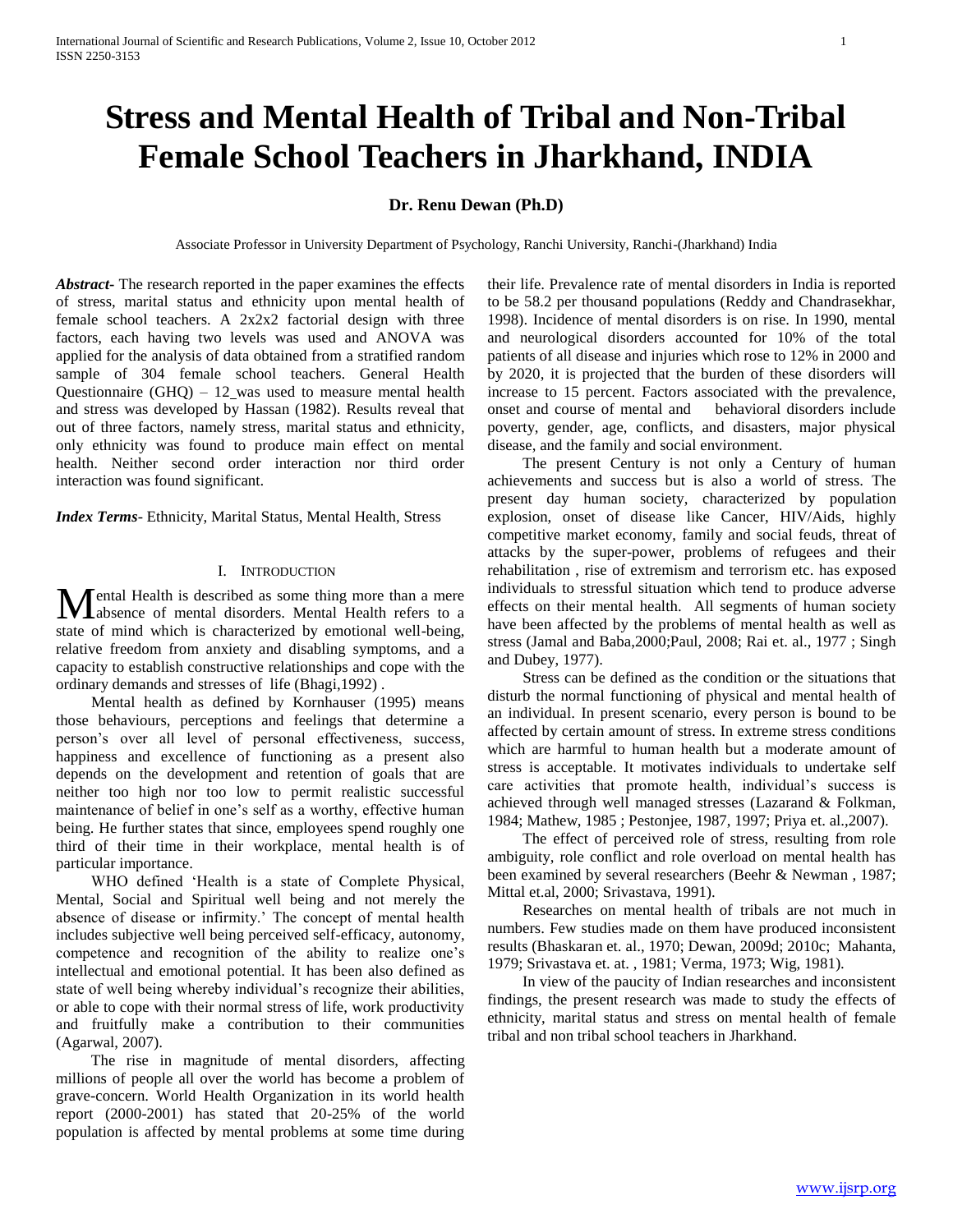International Journal of Scientific and Research Publications, Volume 2, Issue 10, October 2012 2 ISSN 2250-3153

#### II. OBJECTIVE OF THE STUDY

 The main objective of the present study was to examine the main and interaction effects of ethnicity, marital status and stress on mental health of tribal school teachers.

selected using stratified random sampling; the stratification was based on ethnicity (tribal/non-tribal), marital status (married/unmarried), and level of stress (high/low).

 There were eight sub- groups and for each sub-group 50 cases were selected on a random basis.

## III. RESEARCH METHODOLOGY

Sample description:

 A sample of 400 female school teachers were drawn from schools of Ranchi town, 160 tribal and 160 non- tribal were

The sample design is given below:

|                    | Tribal  |            | Non-Tribal |           |  |
|--------------------|---------|------------|------------|-----------|--|
|                    | Married | Un-married | Married    | Unmarried |  |
| <b>High Stress</b> | 50      | 50         | 50         | 50        |  |
| Low Stress         | 50      | 50         | 50         | 50        |  |
|                    | 100     | 100        | 100        | 100       |  |
|                    | 200     |            | 200        |           |  |
|                    | 400     |            |            |           |  |

### **TOOLs:**

## **(A) General Health Questionnaire (GHQ)** *–* **12:**

 This scale was made by Shamsunder et.al.1986 and Goutam et.al. 1987. It consists 12 questions related to health problems focused on anxiety/stress, malnutrition, weight, height, anemia/hemoglobin, blood pressure, sugar level etc**.** High scores indicate good mental health.

## **(B) Stress Scale:**

 It is a 20-item scale developed by Hassan (1982). It is reported to be a valid and reliable test of stress. High scores on this Scale indicate high stress.

 Both the scales have two response alternatives (Yes/No) to each of their items. Half of the items of the two scales were positive and half were negative. A score of 1 was given for "Yes" responses to positive items and 0 for "No" responses and negative items.

 On the basis of scores on Stress Scale, the school teachers, both tribal and non-tribal were classified into married and unmarried categories, which were classified into two groups, namely high and low stress. Subjects scoring above the median were considered high scorers and those, scoring below median were categorized as low scorers.

# IV. ANALYSIS AND RESULTS

 To examine whether observed differences were statistically significant or not and to study the main and interaction effects of ethnicity, marital status and stress, Analysis of Variance (ANOVA) was used. The results of Analysis of Variance are present in table 1.

**Table 1: Showing the Result of Analysis of Variance (ANOVA)** 

| df  | <b>MS</b> | F-ratio    |
|-----|-----------|------------|
|     | 25.54     | 13.098**   |
|     | 0.50      | 0.256NS    |
|     | 0.12      | $0.06$ `NS |
|     | 2.45      | 1.256 NS   |
|     | 3.50      | 1.794 NS   |
|     | 2.89      | 1.482 NS   |
|     | 5.45      | 2.794 NS   |
| 292 | 1.95      |            |
|     | $+ - -$   |            |

*\*\*Significant at .01*

Table 1: indicates the following main points:

 Marital status and stress do not produce any effect on mental health of school teachers. Only ethnicity is found to produce effect on this variable. The "F" ratio is 13.098, which is statistically significant at.01 level. This shows that tribal school teachers, as compared to non-tribal school have better mental health.

 Neither second order interaction nor third order interaction effects are statistically significant. This shows that the effect of ethnicity is the same for married and un-married school teachers and for high and low stress school teachers. It also shows that the simple effect of stress on mental health of married and unmarried school teachers is the same.

 The insignificant third order interaction effect indicates that two of the factors say ethnicity and stress do not differ in magnetite from level to level of third factor that is marital status.

Considering the significant 'F' value, tribal and non-tribal groups in married as well as un-married categories were compared on their mean mental health scores, using't' ratios for testing the significance of mean differences. Data are reported in table-2.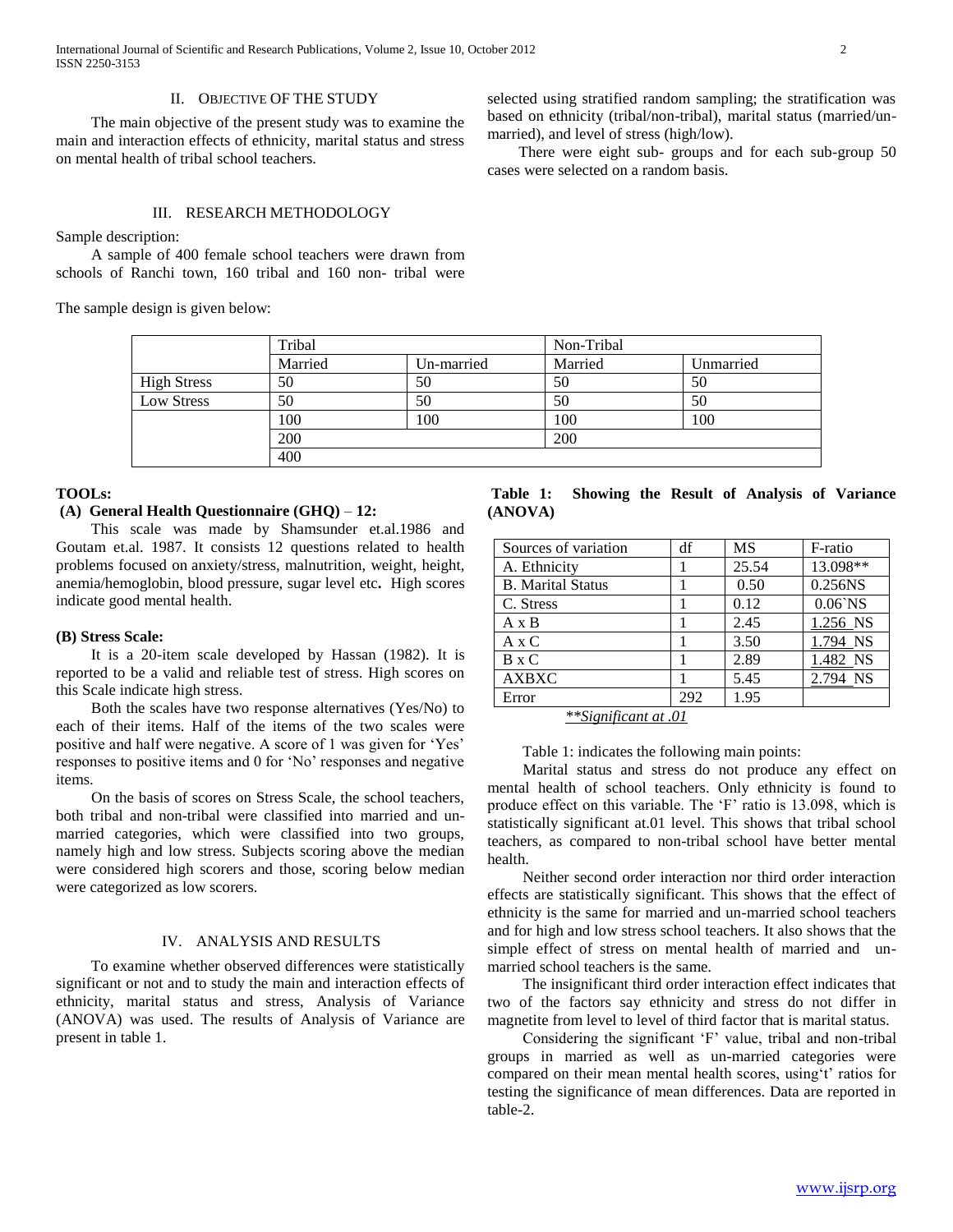|             |                | <b>TRIBAL</b>         | <b>NON TRIBAL</b> |                       |
|-------------|----------------|-----------------------|-------------------|-----------------------|
|             | <b>MARRIED</b> | UN-<br><b>MARRIED</b> | <b>MARRIED</b>    | UN-<br><b>MARRIED</b> |
| NO.         | 100            | 100                   | 100               | 100                   |
| <b>MEAN</b> | 10.12          | 8.67                  | 9.96              | 7.95                  |
| S D         | 2.74           | 2.15                  | .90               | 2.68                  |
| t-value     |                | $***$                 | $2.36*$           |                       |

## **Table 2: Comparison between Tribal and Non-Tribal groups on Mental Health**

## *\*\**

 Above table 2 indicate that there is significant difference between tribal and non-tribal groups in respect of marital status. The t-values of tribal group is found 4.14, significant at .01 level and that of non-tribal group is 2.36, which is significant at .05 level.

 Mean and SD scores of both married and un-married tribal school teachers are significantly higher than married and unmarried non-tribal school teachers on Mental Health Scale.

## V. CONCLUSION & DISCUSSION

 The main conclusion emerged from the analysis of data is that only ethnicity is associated with mental health of tribal school teachers. Tribal seem to have better mental health than non-tribal. The finding collaborates earlier researches showing the relationship of mental health of individuals with their ethnicity (Bhaskaran, et. al., 1970; Dewan, 2009d; 2008a; Hassan,1986; Mahanta, 1979; Murphy, 1993 Srivastava et. at.,1981; Verma, 1973; Wig,1981).

 Insignificant effects of marital status on mental health of tribal and non-tribal school teachers as revealed by the present research are not surprising. Some studies have indicated that married women lag behind un-married women in mental health (Booth et. al, 1984; Fanous et. al, 2002), while others have confirmed the finding of present research (Davar, 1999; Dewan, 2010c).

 Stress has also not found any significant effect on mental health of married and non-married tribal and non-tribal school teachers" sample. There are researches to indicate that mental health is affected only by very high stress. (Jamal & Baba, 2000; Rai et. al., 1977 ; Singh and Dubey, 1977). At times, normal stress has positive influence also. It motivates individuals to undertake self care activities that promote health. Individual"s success is achieved through well managed stresses (Lazarand & Folkman, 1984; Mathew, 1985 ; Pestonjee, 1987; 1997; Priya et. al., 2007).

#### **REFERENCES**

[1] Agarwal, M. L. (2007). Economic Aspects of the Mental Health System and Mental Health at Work Place. Industrial Psychiatry Journal. 16 (2), 63-72.

- [2] Beehr, T., Newman, J. (1987). Job stress, employee health and organizational effectiveness. Personal Psychology. (31) , 665-699.
- [3] Bhagi, M. and Sharma, s. (1992). Encyclopaedic Dictinary of Psychology, New Delhi: Ammol Publication.
- [4] Bhaskaran, K., Seth, B.C. and Yadav, S. N. (1970). Migration and Mental Ill Health in Industry. Indian Journal of Psychiatry. (12), 102-116.
- [5] Booth, A., Johnson, D. R., White, J. N., & John, N. E. (1984). "Women, Outside Employment and Marital Instability". American Journal of Sociology. 90:567-83
- [6] Davar, B. V. (1999). Mental health of Indian Women: A Feminist Agenda. Sage, New Delhi.
- [7] Dewan, R. (2010c). Effects of Religion, Age and Marital Status on Mental Health of Tribal Female Factory Workers in Jharkhand. Women's Link, 16 (1), 26-29.
- [8] Dewan, R. (2009d). Impact of Gender, Stress and Marital Status on Mental Health of Tribal Teachers of Ranchi University in Jharkhand", Research Journal of Social Sciences and Humanities, 6 (1), 1-12.
- [9] Dewan, R. (2008a). Women Empowerment and Health Modernity: A Socio-Psychological Study of Tribal and Non-Tribal in Jharkhand'. Journal of Economic and Social Development. 4 ( 1 & 2 ), 62-78.
- [10] Fanous, A., Gardener, C. O., Presscott, C.,A., Concron, & Kendler, K. S. (2002). Neuroticism Major Depression and Gender : A Population Based Twin Study. Psychological Medicine. ( 32), 719-728.
- [11] Goutam, S., Nijhawan, M., Kamal, P. (1987). Standardization of Hindi Version of Goldberg"s General Health Questionnaire. Indian Journal of Pchiatry,29 (1), 63-66.
- [12] Hassan, M.K. (1982). Development of a scale to measure stress. Mimeo Dept. of Psychology, Ranchi University.
- [13] Hassan, M.K. (1986), Impact of Industiralization on Mental Health of Tribals, Social Change, vol. 16 (4), 30-33.
- [14] Jamal, M. & Baba, V. V.(2000). Job Stress & Burnout among Canadian Managers & Nurses: An Empirical Examination. Canadian Journal of Public Health, Nov / Dec.
- [15] Kornhauser, A. W. (1965). Mental Health of the Industrial Worker: A Detroit study. New York: John Wiley.
- [16] Lazarus, R. S. & Folkman, S. (1984). Stress, Appraisal & Coping. Springer , Newyork.
- [17] Mahanta, J. (1979). Mental health and achievement motivation of Juang tribe in changing socio- cultural setting. Unpublised Ph.D. Thesis, Bhubaneswar : Utkal University.
- [18] Mathew, V. J. (1985). Job stress of a creative manager. FPM written comprehensive examination paper, OB Area, Indian Institute of Management, Ahmedabad.
- [19] Mittal, A., Verma, K. K. Solanki, R. K. & Jain, A. (2000). A Study of the Psychiatric Morbidity in Railway Workshop Workers. Industrial Pchiatry Journal. 9(1), 1-11.
- [20] Murphy, J. M. (1973). Socio-cultural change and Psychiatric disorder among rural yourubas in Negeria, Ethos. (1) 239-262.
- [21] Paul, . 2008. The Effect of Stress on Mental Health. Articles base,183.
- [22] Pestonjee, D. M. (1987c). Stress audit as a mechanism of HRD. Invited the National HRD Network Conference on Alternative Approaches to HRD, Madras.
- [23] Pestonjee, D.M. (1997). Executives under stress: some findings and reflections. In D.M. pestonjee and U. Pareck (Eds). Studies in organizational role stress and coping. Rawat Publications.
- [24] Priya, A. , Mahato , J. , Mishra, D. & Shukla, P. N. (2007). Job Stress, Personality Variables & Coping Strategies of..Employees, Industrial Psychiatry Journal. 16 (2), 73-76.
- [25] Rai, S.D., Deshpande, P.J. & Udupa, K.N. (1977). Neurohumoral response to traumatic stress and its management by an Indian indigenous drug. Paper presented at the International Seminar on Stress in Health and Diseases, Banaras Hindu University, Varanasi.
- [26] Reddy, M.V & Chandrashekar, C.R (1998), Prevalence of mental and behavioural disorders in India: A meta analysis, Indian Journal of Psychiatry. 40: 149-157
- [27] Shamsunder, C., Murthy, S.K., Prakash, N., Subhakrishna, D.K.1986.Psychiatric Morbidity in a general practice in an Indian city. British Medical Journal, 292: 1713-1715.